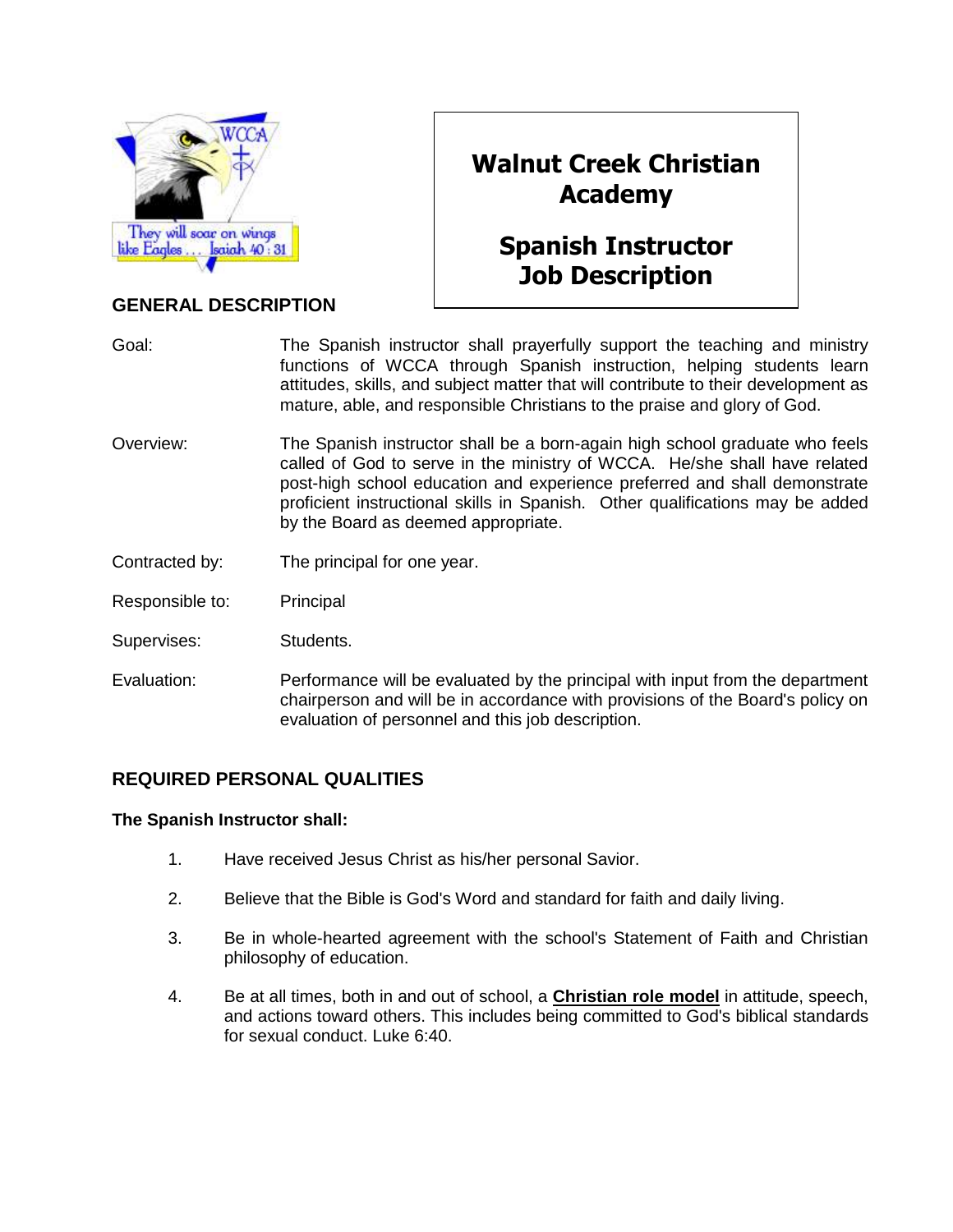- 5. Be a member of, and actively involved in, an evangelical, protestant church whose fundamental beliefs are in accordance with the WCCA Statement of Faith (Hebrews 10:25).
- 6. Show by example the importance of Scripture study and memorization, prayer, witnessing, and unity in the Body of Christ.
- 7. Have the spiritual maturity, academic ability, and personal leadership qualities to "train up a child in the way he should go."

#### **ADDITIONAL PERSONAL QUALITIES**

#### **The Spanish instructor shall:**

- 1. Recognize the role of parents as primarily responsible before God for their children's education and be prepared to assist them in that task.
- 2. Demonstrate the character qualities of enthusiasm, courtesy, flexibility, integrity, gratitude, kindness, self-control, perseverance, and punctuality.
- 3. Meet everyday stress with emotional stability, objectivity, and optimism.
- 4. Maintain a personal appearance that is a Christian role model of cleanliness, modesty, good taste, and agreement with school policy.
- 5. Use acceptable English in written and oral communication. Speak with clear articulation.
- 6. Respectfully submit and be loyal to constituted authority.
- 7. Notify the administration of any policy he/she is unable to support.
- 8. Refuse to use or circulate confidential information inappropriately. Avoid off-the-cuff comments and inappropriate communication of administrative, staff, parent, or student information.
- 9. Make an effort to appreciate and understand the uniqueness of the community.

#### **JOB DESCRIPTION - Essential Functions**

#### **The Spanish instructor shall:**

- 1. Reflect the purpose of the school, which is to honor Christ in every class and in every activity.
- 2. Motivate students to accept God's gift of salvation and help them grow in their faith through his/her witness and Christian role modeling.
- 3. Lead students to a realization of their self-worth in Christ.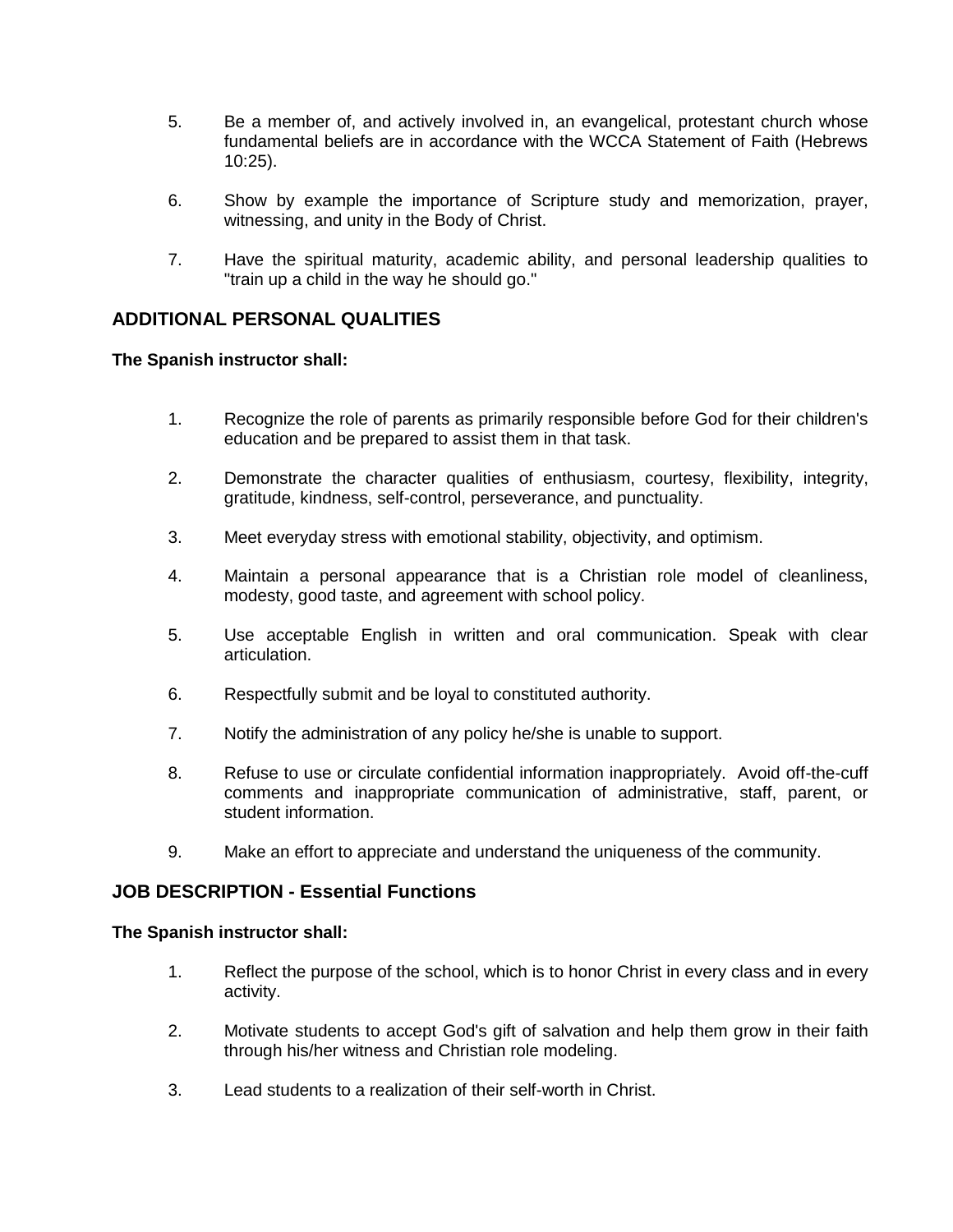- 4. Cooperate with the Board and administration in implementing all policies, procedures, and directives governing the operation of the school.
- 5. Teach classes as assigned following prescribed scope and sequence as scheduled by the administrator.
- 6. Integrate biblical principles and the Christian philosophy of education throughout the curriculum and activities.
- 7. Keep proper discipline in the classroom and on the school premises for a good learning environment.
- 8. Maintain a clean, attractive, well-ordered music room.
- 9. Plan broadly through the use of semester and quarterly plans and objectives, and more currently through the use of weekly lesson plans.
- 10. Plan a program of study that, as much as possible, meets the individual needs, interests, and abilities of the students, challenging each to do his/her best work.
- 11. Utilize valid teaching techniques to achieve curriculum goals within the framework of the school's philosophy.
- 12. Employ a variety of instructional aids, methods, and materials that will provide for creative teaching to reach the whole child: spiritual, mental, physical, social, and emotional.
- 13. Maintain regular and accurate attendance and grade records to meet the demands for a comprehensive knowledge of each student's progress. Follow school policy in posting grades on RenWeb.
- 14. Keep students, parents, and classroom teachers adequately informed of progress or deficiencies and give sufficient notice of failure.
- 15. Recognize the need for good public relations. Represent the school in a favorable and professional manner to the school's constituency and the general public. Demonstrate knowledge of the general school program.
- 16. Develop and maintain rapport with students, parents, and staff by treating others with friendliness, dignity, and consideration.
- 17. Follow the Matthew 18 principle in dealing with conflict with students, parents, staff, administration, and Board.
- 18. Seek the counsel of the administrator, colleagues, and parents while maintaining a teachable attitude.
- 19. Attend and participate in scheduled meetings.
- 20. Know the procedures for dealing with issues of an emergency nature.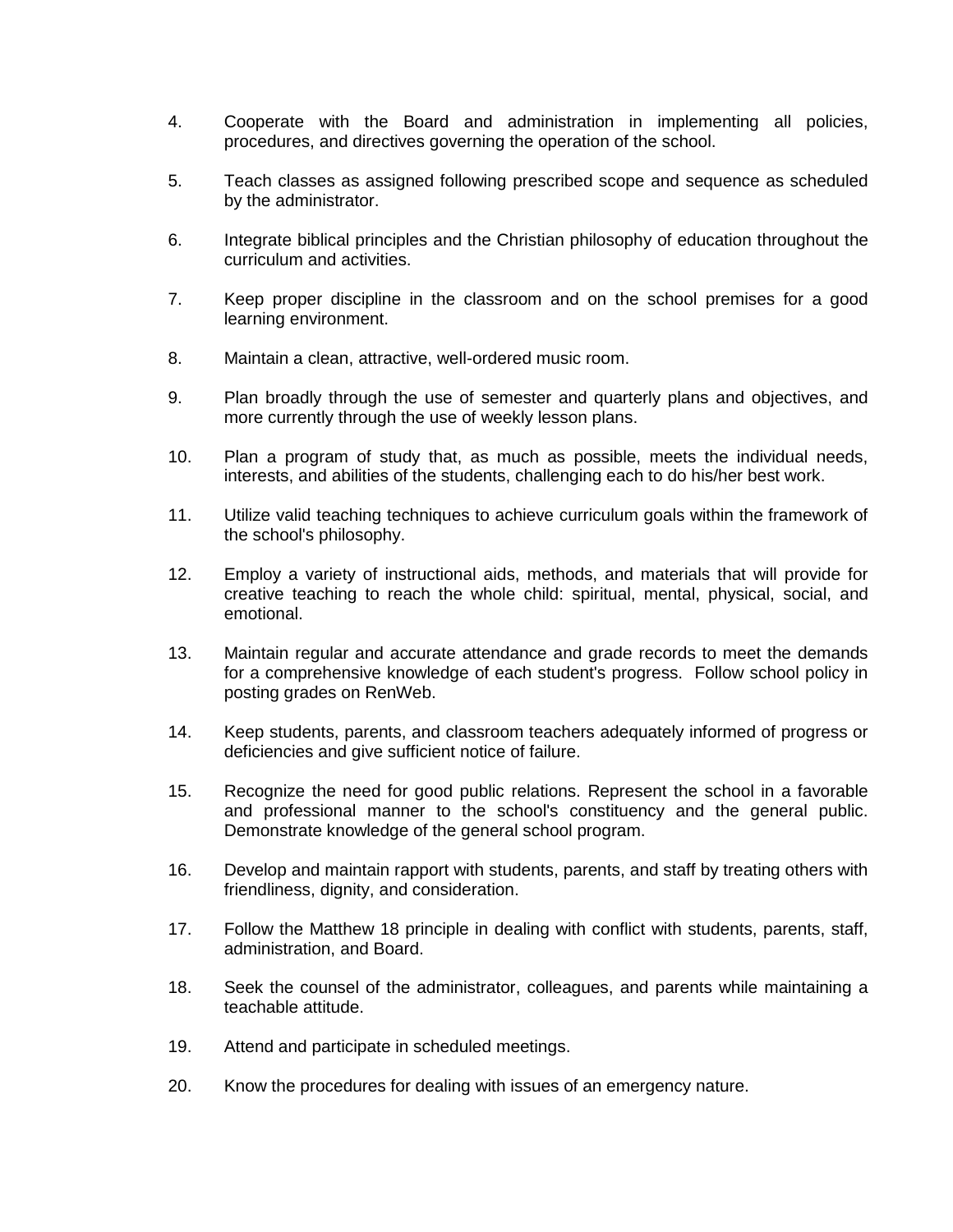- 21. Inform the administration in a timely manner if unable to fulfill any duty assigned.
- 22. Display strong evidence of advance planning and organization for the class(es). Be a self-starter, working well with and without supervision.
- 23. Fulfill all requirements and duties with regard to accreditation procedures and assignments.
- 24. Fulfill applicable specific duties professionally and in accordance with school policy and training:
	- Instruct K-8 classes in grade appropriate Spanish education, including vocabulary, Spanish greetings, numbers and letters, and basic conversation
	- Develop, periodically review, and implement a scope and sequence of instruction for each grade level

#### **JOB DESCRIPTION - Supplemental Functions**

#### **The Spanish Instructor shall:**

- 1. Supervise extracurricular activities, organizations, and outings as assigned.
- 2. Utilize educational opportunities and evaluation processes for professional growth.
- 3. Provide input and constructive recommendations for administrative and managerial functions in the school.
- 4. Support the broader program of the school by attending extracurricular activities when possible.
- 5. Perform any other duties that may be assigned by the administration.

Date job description reviewed:

Staff Signature \_\_\_\_\_\_\_\_\_\_\_\_\_\_\_\_\_\_\_\_\_\_\_\_\_\_\_\_\_\_\_\_\_\_\_\_\_\_ Date \_\_\_\_\_\_\_\_\_\_\_\_\_\_\_